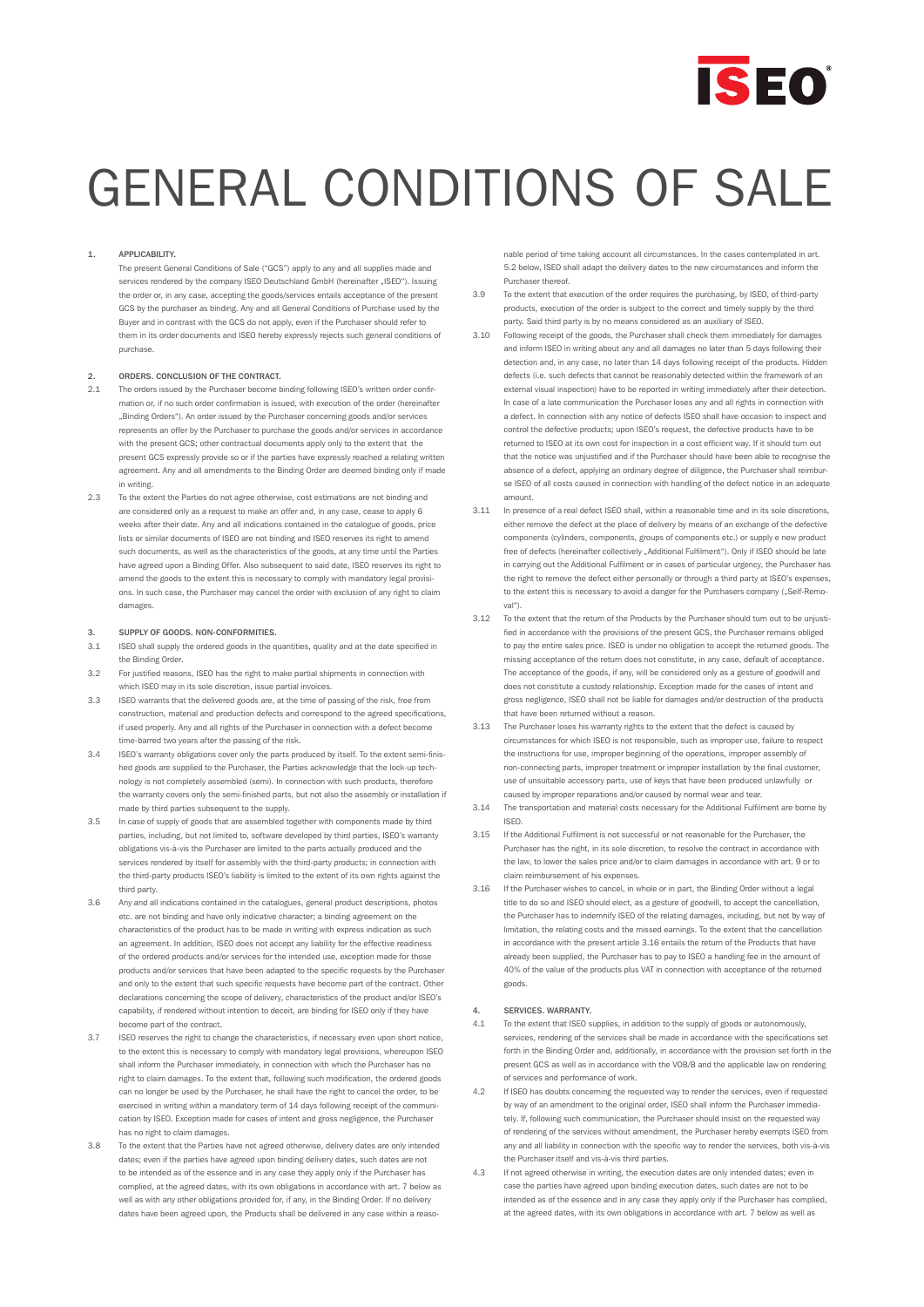

with other obligations provided for, if any, in the Binding Order. If no execution dates have been agreed upon, the products shall be delivered in any case within a reasonable period of time taking account all circumstances.

- 4.4 In any case, ISEO has the right to render partial services and to ask for partial acceptance. To the extent the Parties have not agreed upon a formal acceptance, use of the services shall be deemed as acceptance; the same applies in case of partial acceptances.
- 4.5 Passing of the risk in connection with the realised work is governed by § 644 BGB. Should the acceptance be delayed for reasons for which the Purchaser is liable, the risk of a fortuitous destruction passes to the Purchaser during the period of the delay.
- 4.6 The Purchaser has to report any and all visible defects no later than 14 days following acceptance; otherwise the Purchaser loses its warranty rights in connection with such defect. To the extent that the defects could have been reasonably detected already prior to the acceptance, the Purchaser's warranty rights are limited to the right to have the defect rectified; other warranty rights are excluded.
- 4.7 ISEO's warranty is limited in the first place and at its sole discretion, to the rectification of the defective works or to the (also partial) new realisation of the work (hereinafter collectively "Additional Fulfilment"); a self-removal of the defect by the Purchaser in accordance with § 637 BGB is permitted only if this has been agreed upon between the parties or in case ISEO has violated its obligation to make an Additional Fulfilment within a reasonable period of time as set by the Purchaser. Only if the Additional Fulfilment or rather the self-removal of the defect should prove insufficient to remove the defect, the Purchaser has the right, in its sole discretion, to either lower the price, to terminate the contract, or to claim damages in accordance with art. 9 of the present GCS. In case of termination of the contract, the Purchaser remains obliged to pay the price for those services already rendered to the extent that such services remain useful for the Purchaser despite the termination.
- 4.8 To the extent that the parties agreed that ISEO has to provide a guarantee for the execution of the contract and/or to safeguard the Purchaser's warranty rights, ISEO, in its sole discretion, may substitute the Purchaser's right to withhold part of the amount owed with a bank guarantee.
- 4.9 To the extent the work to be realised consists in the development of a software product or to the extent that such software is incorporated in a product sold hereunder, ISEO hereby indicates that, in accordance with the current state of technology the development of a software that is completely free of any kind of defect, is not feasible or rather can be achieved only with an unreasonable effort. Therefore, ISEO assumes only the warranty for a software that is fit for the usual or contractual use on the basis of the agreed specifications. The release, if any, of periodical updates to improve the software does not constitute a removal of defects, but only the thriving for a constant improvement of the software.

### 5. PRICES. PAYMENTS.

- 5.1 The prices applied are those indicated in the price list valid at the delivery date, which can be consulted in its current version at ISEO's offices; any new pricelist supersedes the preceding version which, therefore, expires automatically. All prices are calculated ex works net of packaging and transportation costs as well as insurance and applicable VAT. The costs to provide evidence that the goods have been handed over to the freight forwarder, if requested by the Purchaser, have to be borne by the later. Any and all international commercial terms that may be used have to be construed in accordance with the Incoterms – ICC, Paris in their current version.
- 5.2 If a request for amendment of instruction given by the Purchaser in connection with a Binding Order or new a mandatory legal provision should entail a modification (increase or decrease) of the costs and/or time necessary to execute the Binding Order, the prices and/ or time necessary to execute the contract shall be adjusted accordingly.
- 5.3 In connection with orders with a value below a certain amount, ISEO, in its sole discretion, may apply an adequate surcharge as a handling fee.
- 5.4 If, following the order confirmation or conclusion of the contract, there should be an increase of more than 5% in the cost of the raw materials to be purchased by ISEO for execution of the Binding Order, ISEO reserves its right to increase the price of the ordered goods at any time following the date of the order proportionate to the increase in the material price; the request for increase has to be communicated to the Purchaser in writing prior to execution of the order; in such case, the Purchaser has the right to cancel the order in writing within 5 days following receipt of said communication; otherwise the price increase becomes binding following expiry of the afore-mentioned 5-day-period. Should the Purchaser elect to cancel the Order, any and all damage claims in connection with said cancellation are expressly excluded.
- 5.5 The Purchaser has no right to set-off whatever own claims against ISEO with the obligation to pay the purchase price, exception made for the case that said counterclaim is either undisputed or finally binding; the same applies to any and all retention rights of the Purchaser in connection with the amounts owed to ISEO. The afore-mentioned prohibition to set-off does not apply in connection with the rendering of services.
- 5.6 Any and all payments have to be made in EURO and exclusively in favour of ISEO. Discounts shall be applied only if expressly agreed upon between the parties and, in any case, provided that the Purchaser has paid all preceding undisputed invoices that are overdue for not more than 10 days.
- 5.7 In case of late payment, interests in the amount of 5 percentage points above the respective base lending rate of the German central bank apply, without prejudice to ISEO's right to give evidence of its own obligation to pay higher interest rates; if the relating transaction is, for both parties, a commercial transaction as defined in § 343 of the German commercial code (HGB), interest rates in the amount of 8 percentage points above the respective base lending rate of the German central bank apply. There shall be no late payment if the delay is caused by circumstances beyond the control of the Purchaser. In addition, and without prejudice to other rights on the basis of applicable law in case of late payment, ISEO has the right, in case of delay of payment of only one invoice or in case of ascertained default by the Purchaser, to terminate the contract or, in its sole discretion, to suspend, until complete payment of all outstanding amounts, further deliveries on the basis of the same or another contractual relationship and/or to claim payment of all outstanding amount, even if not overdue relating to the same or another order.
- 5.8 If not otherwise agreed, all payments have to be made by wire transfer on the bank account indicated by ISEO. Payment date is the date on which the amount has been accredited on ISEO's bank account.
- 5.9 If not otherwise agreed, the invoice is transmitted electronically. If the Purchaser should ask for a paper copy of the invoice, ISEO reserves its right to charge a handling fee in an adequate amount.

### 6. PACKAGING, DELIVERY, PASSING OF THE RISK.

- 6.1 If not otherwise agreed, ISEO shall choose the packaging, modality and way of transportation in its sole discretion.
- 6.2 An insurance policy of the transport is stipulated only of requested by the Purchaser who shall bear the relating costs.
- 6.3 The risk of a fortuitous loss of damage of the goods passes upon the Purchaser in any case (including cases of paid carriage) at the time the goods are handed over to the Purchaser or to the carrier. In case of a loss or damage of the goods following the passing of the risk, ISEO's right to claim the entire payment remains unprejudiced.
- 6.4 In case of a loss of the goods by the carrier, ISEO cedes its rights vis-à-vis the carrier to the Purchaser.

## 7. FURTHER OBLIGATIONS OF THE PURCHASER.

To the extent that this should prove to be necessary in order to enable ISEO to comply with its obligations arising out of the Binding Order, the Purchaser shall provide on time all permits, materials, facilities, equipment or other that may be necessary; otherwise ISEO shall not be held liable for any and all relating delays in executing the works and/or supplying the Products deriving.

#### 8. RETENTION OF TITLE.

- 8.1 All supplies of goods by ISEO are made with a retention of title. The supplied goods remain the sole property of ISEO until any and all obligations deriving from the respective order have been fulfilled.
- 8.2 In case of any modification or processing or transformation of the goods supplied hereunder by the Purchaser, the Parties agree that said modification or processing or transformation shall be considered carried out on behalf of ISEO. In such case, ISEO shall become partial owner of the new product during any single step of the process and also with regard to the finished product, in proportion of the objective value of the supplied goods with respect to the value of the other processed goods at the time of processing.
- 8.3 ISEO undertakes to liberate the securities upon request by the Purchaser to the extent that the sales value of the secured property exceeds the value of the secured claims by more than 20%.
- 8.4 Before the transfer of the title, the Purchaser is already obliged to treat the delivered goods with all necessary care. Prior to such moment, the Purchaser is also obliged to inform ISEO immediately in writing if third parties try to put a pledge on the goods or otherwise interfere with the goods, whilst informing such third party about ISEO's property. To the extent that the third party is not able to reimburse ISEO the judicial costs deriving from a procedure ex § 771 ZPO, the Purchaser shall hold ISEO harmless in connection with any and all judicial and extrajudicial costs deriving from such a procedure.
- 8.5 The Purchaser has the right to sell the goods in the normal course of business. The claims against the customer in connection with such sale are being assigned in advance from the Purchaser to ISEO in an amount equal to the gross amount indicated in the invoice issued by ISEO (including VAT). Such assignment applies irrespective of the fact whether the goods have been modified or not. The Purchaser remains entitled to recover the claims against its customer without prejudice to ISEO's right to recover the amount itself in its sole discretion. Nevertheless, ISEO undertakes not to recover the amount as long as the Purchaser respects its payment obligations, is not in default and in particular in the absence of any filings for bankruptcy or similar procedures.

## 9. LIABILITY. DAMAGES. PRODUCT LIABILITY. DELAY.

- 9.1 ISEO's legal and contractual liability for damages is limited as follows:
- (i) Exception made for cases of death, personal injury and health damages, in cases of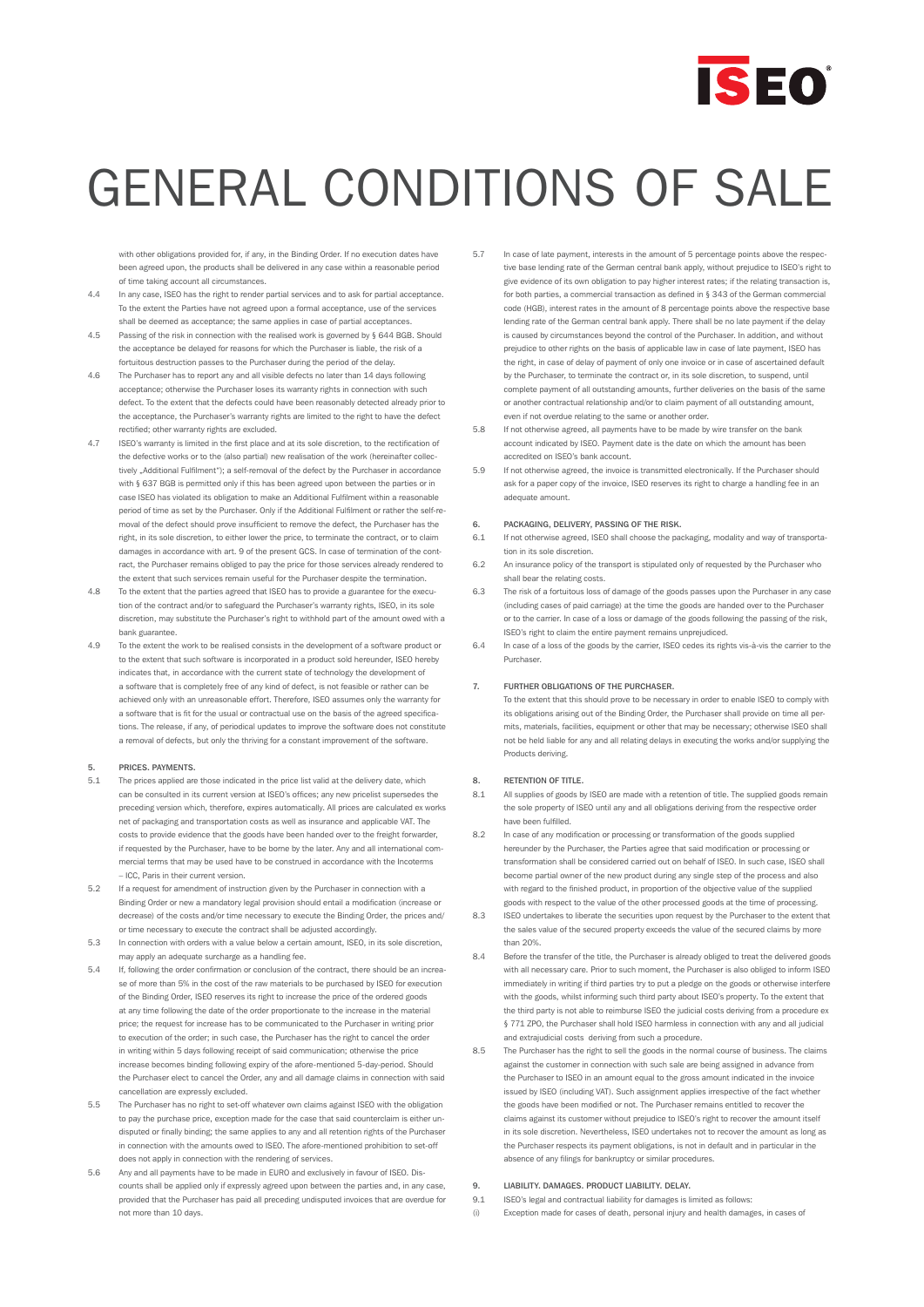

slightly negligent violation of essential contractual obligations, ISEO's liability is limited to those damages that could be reasonably foreseen at the time the contract is concluded; (ii) In case of a slightly negligent violation of non-essential contractual obligations any liability

- of ISEO is excluded; (iii) likewise any and all liability for normal wear and tear is excluded.
- 9.2 The afore-mentioned limitation of liability does not apply in any and all cases of mandatory legal liability (in particular in accordance with the product liability act (ProdHG) as well as in case the Parties agree upon a contractual guaranty.
- 9.3 The Purchaser shall adopt adequate measures to avoid and limit any and all damages.
- 9.4 In case of a co-liability by the Purchaser, § 254 BGB shall apply accordingly also to the legal liability.
- 9.5 If the Purchaser should resell the Products without modifications or following a connection with other goods, he shall hold ISEO harmless in connection with any and all product liability claims brought forward by a third party, including, but not limited to, any and all legal expenses or costs for recall actions to the extent that the Purchaser is liable for the defect that has caused the product liability claim. To the extent that the cause for the damage can be collocated in the sphere of responsibility of the Purchaser, the latter has the burden of proof concerning its own liability.
- 9.6 If the third party should bring forward judicial claims against ISEO based on product liability, the Purchaser shall join the proceeding as intervenor for ISEO. If the Purchaser should fail to intervene, he cannot subsequently raise the objection that the proceeding has been conducted improperly in accordance with § 68 ZPO.
- 9.7 In case of a delay of the supply of the Products and/or execution of the works, with respect to the agreed dates, the Purchaser can invoke its rights for late execution only if ISEO is responsible for the delay and ISEO has failed to respect an additional term set by the Purchaser in writing. To the extent that the delay is caused by a late delivery by one of ISEO's subsuppliers, this does not constitute ISEO's responsibility. In these cases, as well as in all cases mentioned under the following art. 10, the agreed delivery dates shall be extended, even if there is already a delay, for the duration of such circumstances. In these cases ISEO shall immediately inform the Purchaser about the delay and the presumable durations thereof as well as about the reasons.
- 9.8 To the extent that the Purchaser should refuse to accept the Products and/or Services properly offered to him, this causes a default of acceptance and he remains obliged to pay the entire price of the Products and/or Services. In addition, ISEO has the right to claim any and all damages caused by the default of acceptance.

## 10. FORCE MAJEURE.

- 10.1 If one of the Parties should suffer an impediment, a limitation or delay in connection with the execution of its contractual obligations, caused by natural disasters, public acts or omissions, war, hostilities of any kind, terroristic acts, labour struggle, missing or late supply of materials or equipment, fire, explosions, accidents or stoppage of important machines or equipment or other causes (be they comparable to the afore-mentioned list or not), beyond the Party's reasonable control, such Party can invoke these circumstances as an excuse for the duration of the impediment, limitation or delay and hence is not liable for the breach. In such cases, the term for execution of the contractual obligation is extended automatically for the duration of the cause of force majeure; the other Party has to be informed immediately about the occurrence of a case of force majeure, exception made for those circumstances of force majeure that impede also such communication. In case of a violation of the information obligation, the respective Party loses the right to invoke the cause of force majeure as an excuse.
- 10.2 If the performance of the contract should be delayed, for one of the causes mentioned under art. 10.1 above, for more than three months and if the Parties have not agreed upon a different way to perform the contractual obligations once the causes of force majeure cease to exist, thereafter each Party can terminate the contract with at least 30 days' notice in writing as long the cause of force majeure continues to exist, without any obligation to indemnify the other party.

#### 11. INTELLECTUAL PROPERTY.

- 11.1 If not otherwise expressly agreed in writing, execution of the Binding Orders with application of the present GCS shall not entail any transfer of intellectual property rights of any kind from ISEO to the Purchaser. Also, no license shall be conceded in connection with ISEO's rights, including the trademark and sign rights.
- 11.2 The Purchaser has no right to remove ISEO's signs from the Products supplied by ISEO or to modify them.
- 11.3 Likewise, the Purchaser has no right to use ISEO's name rights and commercial signs in a misleading way in the framework of its own commercial relations. This applies in particular, but not by way of limitation, to the operation of websites by the Purchaser with use of ISEO's name rights or commercial signs in connection with domain names and/or the specific form of the internet presentation. To the extent that the internet presence of the Purchaser is realised in such a way that the user is made to believe, in a misleading way, that the internet presence is organised or at least authorised directly by ISEO, the Purchaser shall, upon ISEO's simple request (i) modify the website, (ii) cancel the website

or (iii) transfer ownership of the website to ISEO.

11.4 To the extent that the ordered products are made in accordance with specifications, instructions, documents, drafts and/or designs provided for by the Purchaser, the Purchaser is liable vis-à-vis ISEO that in such a way ISEO does not violate any rights of third parties, such as patents, utility models design patents or other industrial property rights or copy rights and the Purchaser holds ISEO harmless in connection with all relating claims that may be brought forward by such third party.

### 12. TERMINATION CLAUSE.

- 12.1 Each Party may terminate the contract at any time for just cause and without termination notice following a written reminder letter or warning notice; a prior reminder letter/warning notice is not requested to the extent that, based on the gravity and/or nature of the violation, the non-breaching Party cannot reasonably be requested to continue to be bound by the contract. ISEO's right to terminate the contract in accordance with § 643 BGB is not prejudiced.
- 12.2 ISEO may likewise terminate the contract in case a bankruptcy procedure or a similar proceeding on the basis of the debtor's inability to pay and/or overindebtedness is opened or such opening is refused for lack of sufficient funds.
- 12.3 The right to terminate the contract has to be exercised no later than 14 days from the date when the respective Party has full knowledge of the circumstances on the basis of which the contract can be terminated.

#### 13. CONFIDENTIALITY. DATA PROTECTION.

- 13.1 The receiving party shall not make available to third parties any and all confidential information without the prior written consent of the disclosing Party, exception made for those cases in which such disclosure is necessary for proper fulfilment of the contractual obligations.
- 13.2 The confidentiality obligation contained in the preceding article is applicable until the complete fulfilment of all reciprocal obligations contained in the Binding Order as well as for a subsequent period of 3 years after its termination for whatever reason. The obligation does not apply to such information which, at the time of disclosure, has been of public knowledge through no fault of the receiving Party or which has to be disclosed on the basis of applicable law or an order imposed by the public authorities.
- 13.3 Immediately after or directly prior to the termination of the respective contractual relationship the disclosing Party may request the restitution of all confidential information.
- 13.4 The Purchaser is hereby informed that ISEO collects, treats and transmits data for the purpose of executing its contractual obligations.
- 13.5 By entering into a business relationship with ISEO and in particular by submitting the personal data requested in the new customer form, the ordering party gives its consent to the processing of the collected data according to its purpose of collection. A processing of personal data for other purposes as well as the processing of special categories of personal data within the meaning of Art. 9 of Regulation (EU) 2016/679 shall only take place in compliance with § 22 and § 24 BDSG.
- 13.6 ISEO declares that personal data will be collected and processed for the following purposes: (I) to perform the contractual obligations,

 (II) for accounting purposes and (III) to comply with legal obligations towards third parties.

## 14. MISCELLANEOUS.

- 14.1 If a Party should fail to object to a breach of contract by the other Party and/or fail to exercise (or exercise late) its own rights provided for by the contract, such behaviour cannot be construed as an approval of the other Party's behaviour and/or waiver of its own rights, exception made for those cases in which the present GCS do expressly provide for such a consequence.
- 14.2 If single clauses of the present GCS should be or become null and/or invalid, the remaining clauses remain in effect. In such a case, the Parties shall substitute the null and/or invalid clause with a valid and/or effective clause with a content as much as possible similar to the economic effects of the null and/or invalid clause.
- 14.3 Any and all communication made in accordance with the present GCS have to be made in writing in order to be effective; transfer by electronic means which guarantee registration of transmission is sufficient.
- 14.4 The Purchaser has no right to assign the rights deriving from the order or the contract to third narties without ISEO's prior consent; to the extent that the Purchaser gives instructions to ISEO to supply the ordered Products and/or services to third parties, including other companies with whom the Purchaser is connected within the same industrial group, the Purchaser remains obliged to pay the agreed purchase price.
- If the Purchaser is classified as an entrepreneur and/or commercial user within the meaning of the commercial code, he shall dispose of the acquired Products at its own costs in accordance with § 10 2nd par. Elektrogerätegesetz and shall hold ISEO harmless in connection with any and all relating claims by third parties.
- 14.6 The Purchaser agrees that ISEO may ask, in its sole discretion, for an appraisal of creditworthiness of the Purchaser.